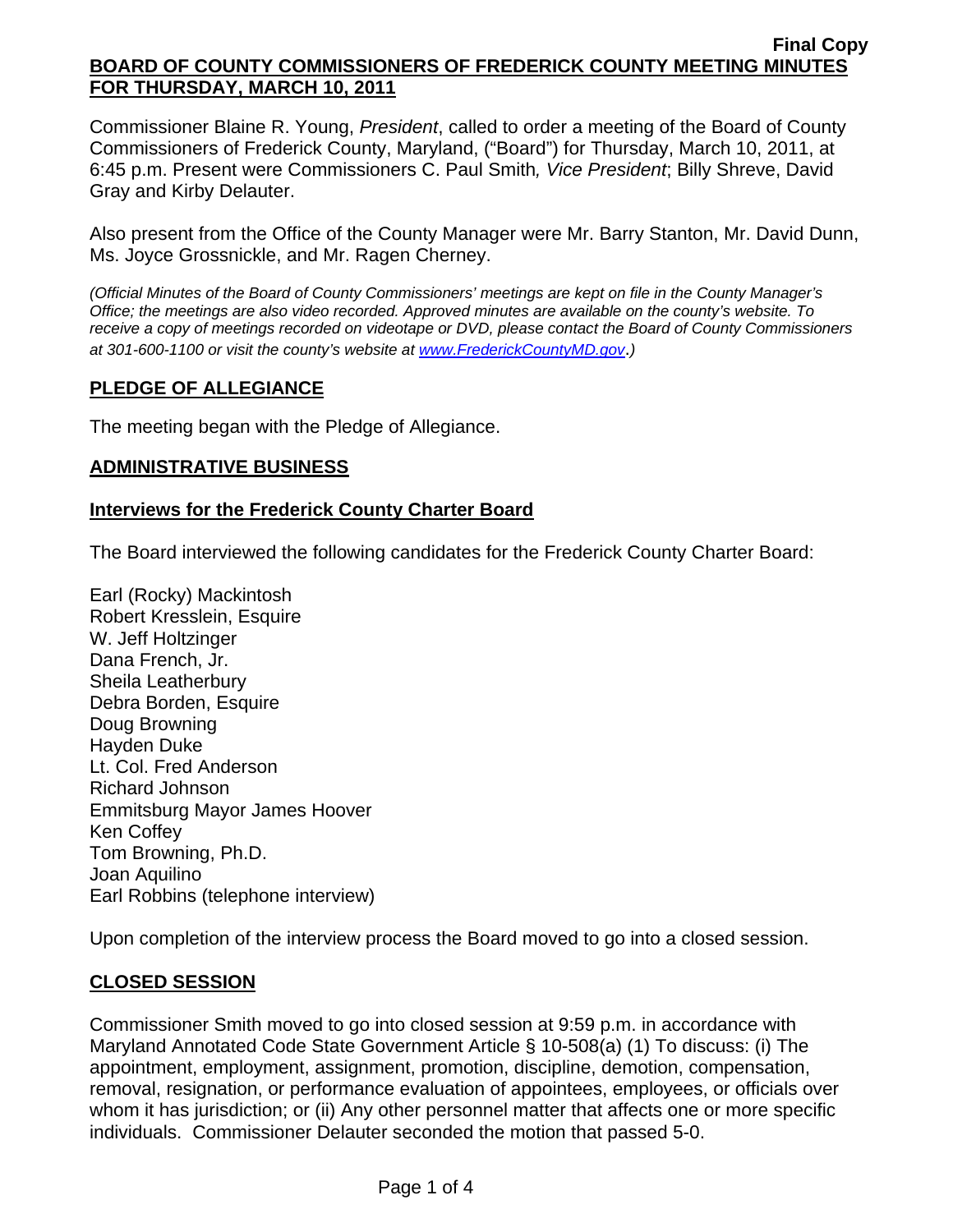# **OPEN SESSION**

The Board returned to open session at 10:38 p.m.

# **Appointment of the Frederick County Charter Board**

Ms. Joyce Grossnickle, Administrative Officer, announced the names of those candidates who are appointed to serve on the Frederick County Charter Board as follows:

Robert Kresslein, Esquire Tom Browning, Ph.D. Ken Coffey W. Jeff Holtzinger Lt. Col. Fred Anderson Debra Borden, Esquire Earl (Rocky) Mackintosh Joan Aquilino Emmitsburg Mayor James Hoover

### Alternates:

Earl Robbins Dana French, Jr. Doug Browning

# **ADJOURN**

The meeting adjourned at 10:50 p.m.

Joyce M. Grossnickle Administrative Officer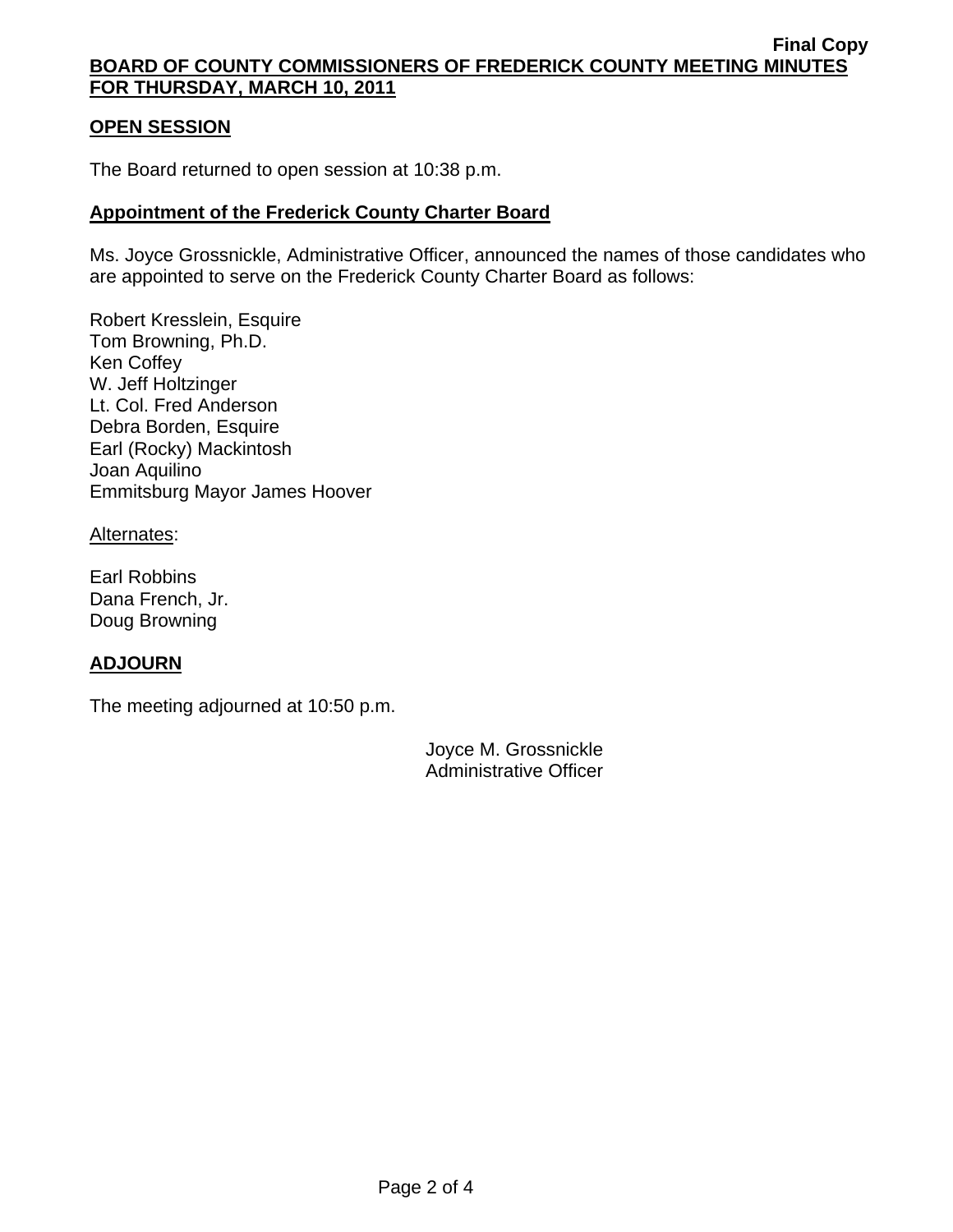# **FORM OF STATEMENT FOR CLOSING THE MEETING OF THURSDAY, MARCH 10, 2011**

# **STATUTORY AUTHORITY TO CLOSE SESSION**

## **State Government Article §10-508(a)**

To discuss: (i) The appointment, employment, assignment, promotion, discipline, demotion, compensation, removal, resignation, or performance evaluation of appointees, employees, or officials over whom it has jurisdiction; or (ii) Any other personnel matter that affects one or more specific individuals.

### **Motion:**

Commissioner Smith moved to go into closed session at 9:59 p.m. in accordance with Maryland Annotated Code State Government Article § 10-508(a) (1) To discuss: (i) The appointment, employment, assignment, promotion, discipline, demotion, compensation, removal, resignation, or performance evaluation of appointees, employees, or officials over whom it has jurisdiction; or (ii) Any other personnel matter that affects one or more specific individuals. Commissioner Delauter seconded the motion that passed 5-0.

# **Time and Location:**

9:59 p.m. – Third Floor Meeting Room, Winchester Hall

# **Topic to be Discussed:**

 $\overline{a}$ 

To discuss the candidates for possible appointment to the Frederick County Charter Board.

Joyce M. Grossnickle Administrative Officer